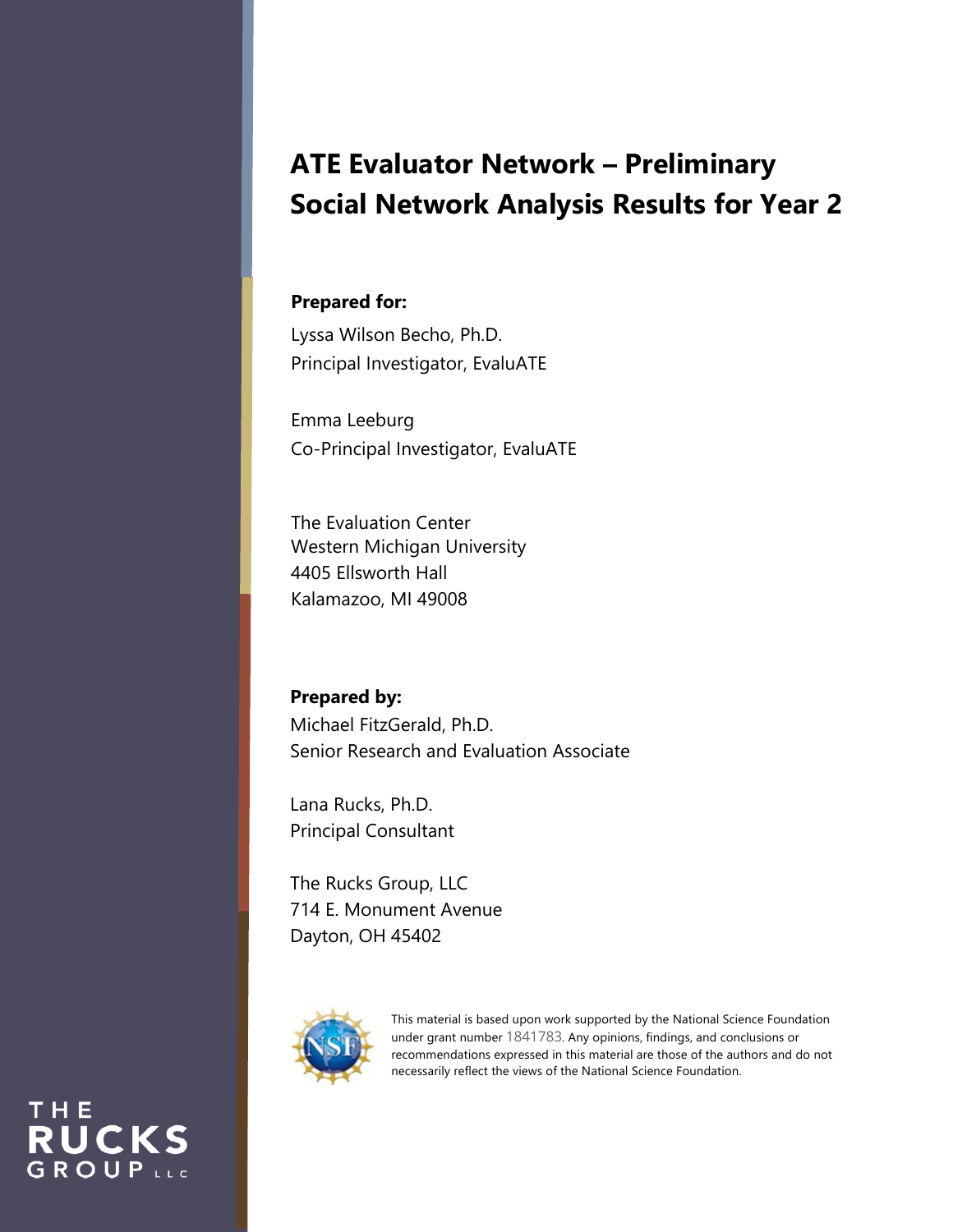# **Table of Contents**

| ${\sf Background.}\hspace{1cm}3$                                                                     |  |
|------------------------------------------------------------------------------------------------------|--|
|                                                                                                      |  |
|                                                                                                      |  |
|                                                                                                      |  |
|                                                                                                      |  |
|                                                                                                      |  |
|                                                                                                      |  |
|                                                                                                      |  |
|                                                                                                      |  |
| Appendix A - Social Network Analysis Questions from the ATE Evaluator Survey (abbreviated version) 9 |  |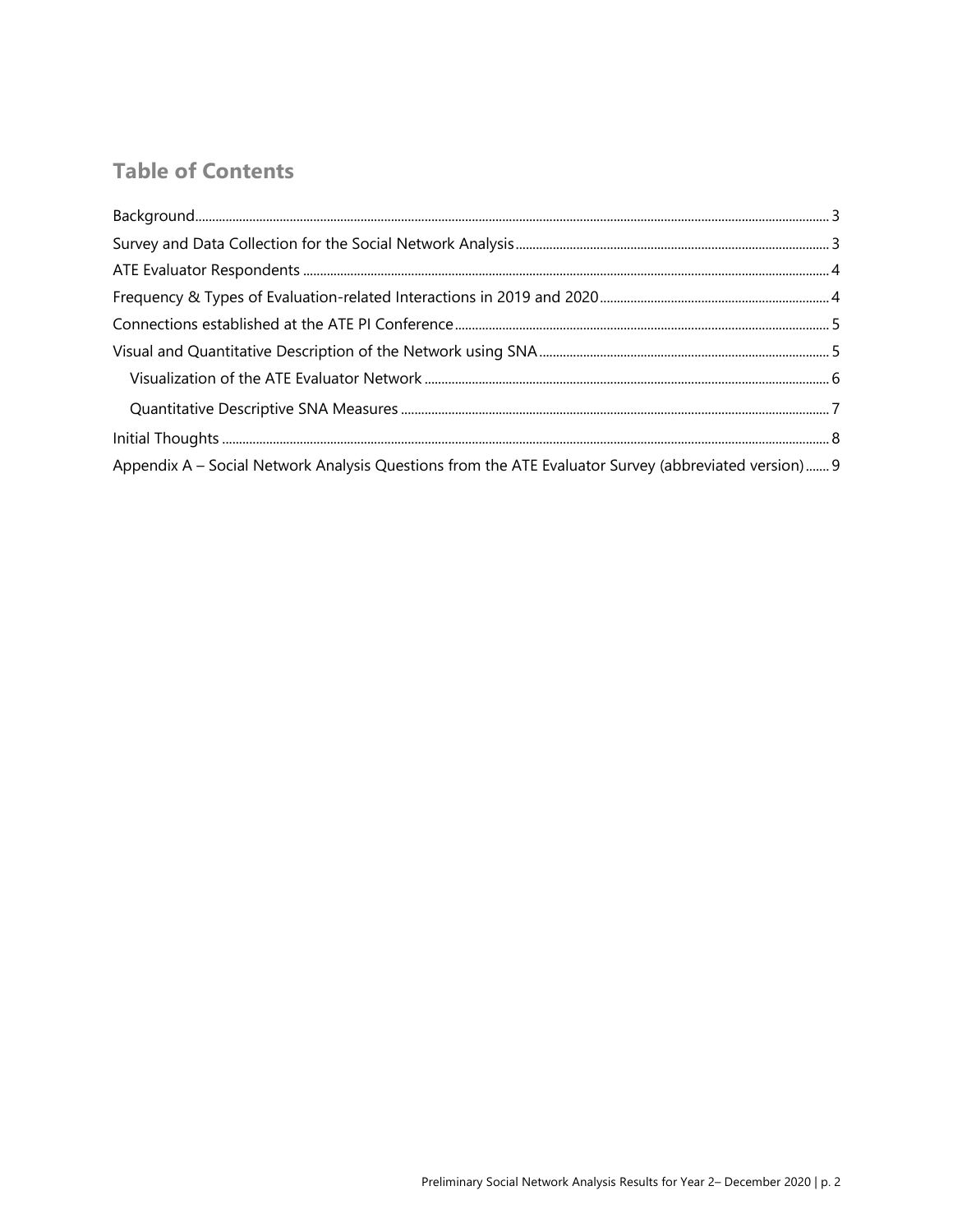# **Background**

EvaluATE's efforts to increase the professional exchanges among ATE evaluators include providing opportunities for ATE evaluators to meet each other through organized events such as the ATE evaluation reception at the annual ATE PI conference and by providing a means for connecting and communicating with other ATE evaluators through the development and promotion of a dedicated Slack channel.

The Rucks Group, the external evaluator for the project, has been working with EvaluATE to develop a strategy for exploring the network of connections among ATE evaluators and assessing changes in the network over time using social network analysis (SNA) methodology. This report provides initial information about the network in Years 1 and 2 of the project in terms of the number of connections among ATE evaluators, how frequently ATE evaluators connected with each other on evaluation-related matters, and what types of interactions they had.

# **Survey and Data Collection for the Social Network Analysis**

As in spring of 2019, a set of questions to capture the information needed for the SNA was added to EvaluATE's spring 2020 survey of ATE evaluators. The questions were designed to determine the number of connections among ATE evaluators as well as the characteristics of those connections in terms of interaction frequency and types. Survey respondents were first presented with seven sequential alphabetized lists of 20 to 30 ATE evaluators – for a total of 145 listed ATE evaluators – and asked to select each ATE evaluator with whom they had at least one evaluation-related interaction with in the past 12 months. Examples of evaluation interactions included the following:

- Providing evaluation guidance, resources, or information.
- Receiving evaluation guidance, resources, or information.
- Working together on an evaluation.
- Collaborating on educational or outreach activities (e.g., article, presentation, committee).

Informal types of interactions, such as conversations at conferences, are certainly important for initiating and sustaining connections. But people's attempts to recall connections based solely on a casual conversation or two would be both burdensome and susceptible to recall error. Consequently, respondents were deliberately directed to consider only those connections that included more substantive types of evaluation-related interactions.

After identifying each of their ATE evaluator connections, respondents were then asked to indicate how often they had interacted with that individual on evaluation-related matters (i.e., 1-2 times, 3-10, or more than 10) and then finally asked to select or identify the types of interactions they had. While respondents were provided with the four types of interactions as previously described (e.g., providing evaluation guidance, resources, or information, etc.), they also had the option to select "Other" and to describe the type of interaction. An abbreviated copy of the SNA survey items is provided in Appendix A.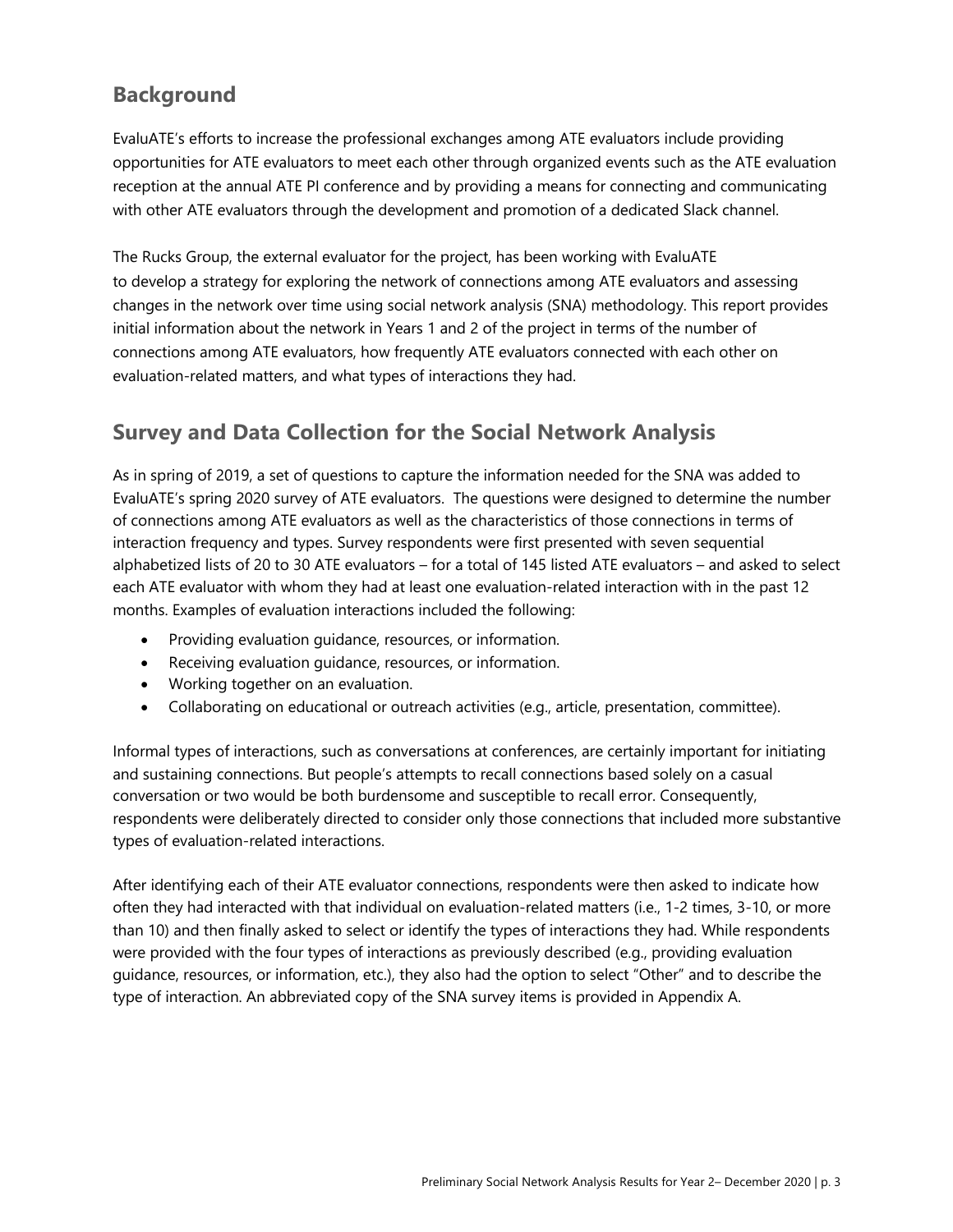# **ATE Evaluator Respondents**

### **2019**

**61** (42%) of 147 evaluators completed the SNA survey. They reported a total of **422** relational ties and an average of **6.9.** A total of 115 evaluators are represented in the network

- 61 Had completed the SNA survey
- 35 Didn't complete the SNA survey but were selected by others as a connection
- 19 Were not included in the SNA survey but were written in as an additional connection

### **2020**

**88** evaluators completed the SNA survey. They reported a total of **516**  relational ties and an average of **5.9.** A total of 148 evaluators are represented in the network

- 88 Had completed the SNA survey
- 45 Didn't complete the SNA survey but were selected by others as a connection
- 16 Were not included in the SNA survey but were written in as an additional connection

# **Frequency & Types of Evaluation-related Interactions in 2019 and 2020**

| <b>Number of interactions per connection</b> |      |      |  |  |
|----------------------------------------------|------|------|--|--|
|                                              | 2019 | 2020 |  |  |
| 1-2 times                                    | 52%  | 46%  |  |  |
| 3-10 times                                   | 29%  | 32%  |  |  |
| More than 10 times                           | 19%  | 22%  |  |  |

| <b>Types of interactions</b>                                  |      |      |
|---------------------------------------------------------------|------|------|
|                                                               | 2019 | 2020 |
| RECEIVED quidance, resources, or information from this person | 48%  | 47%  |
| PROVIDED quidance, resources, or information to this person   | 36%  | 31%  |
| Collaborated on an educational or outreach activity           | 28%  | 33%  |
| Worked together on an evaluation                              | 29%  | 26%  |
| Other                                                         | 10%  | 7%   |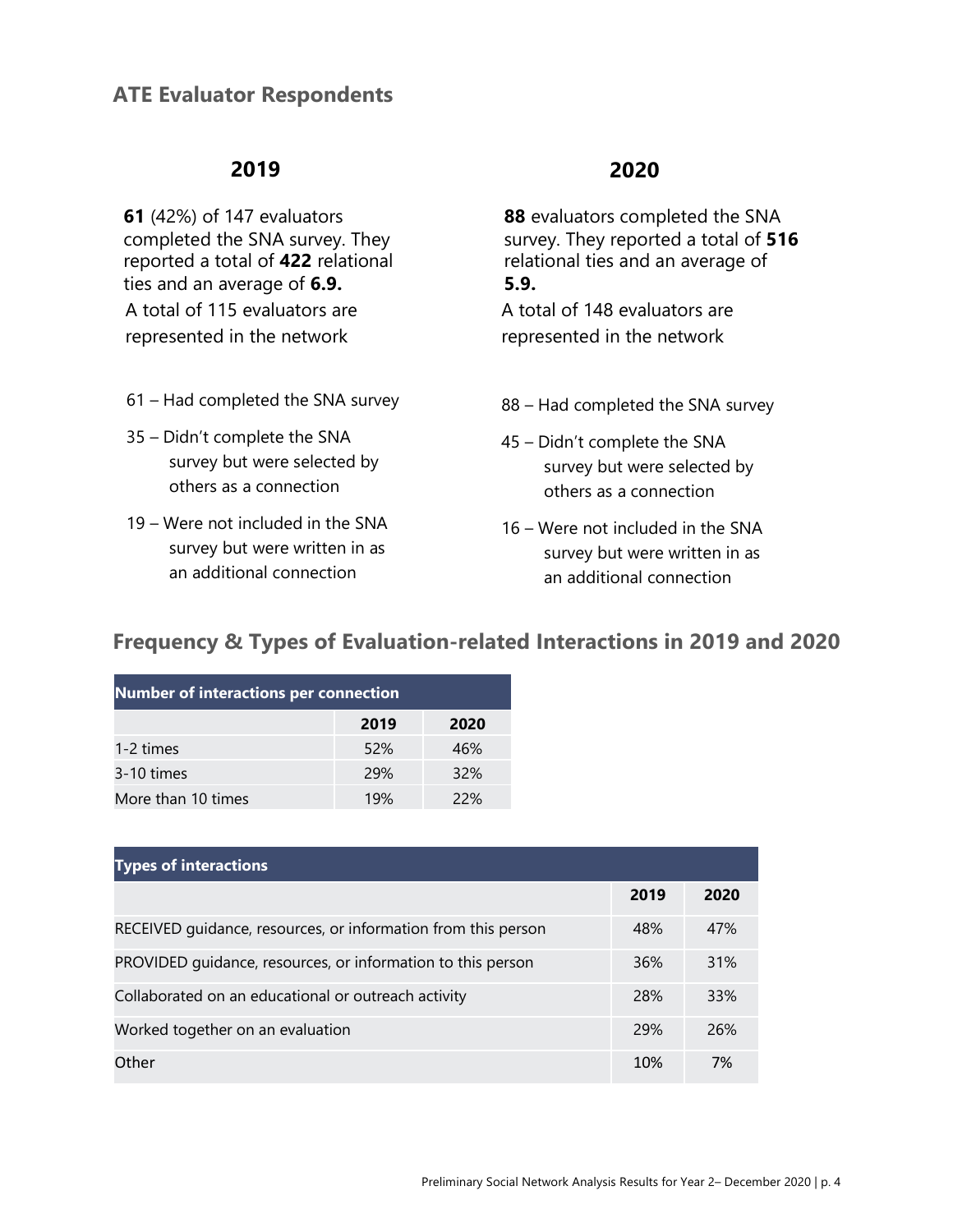### **Connections established at the ATE PI Conference**

The 2019 and 2020 ATE evaluator surveys also included a question to determine if any of the respondents' reported connections had been first made at the reception hosted by EvaluATE at the ATE PI Conference.

#### **2019 SNA Survey**

**21** attended the evaluator reception at the 2018 PI conference **17** of the reported connections were first made at this event

#### **2020 SNA Survey**

**28** attended the evaluator reception at the 2019 PI conference **15** of the reported connections were first made at this event

# **Visual and Quantitative Description of the Network using SNA**

A key strength of SNA as a method for evaluating networks is the ability to generate visualizations of those networks that can provide rich and useful information about the network as a whole and the position of individuals within that network.

Each dot in the figures on the next page represent an individual (or "node" in SNA terminology) in the network.

• The larger and darker the dot, the more connections that individual has.

Each line represents a connection (or "edge" in SNA terminology) between two individuals.

- The darker the line, the more interactions reported for that connection over the prior year.
- An arrow indicates that one individual identified the other as a connection. Connections with arrows on each end indicate that each had identified the other as a connection.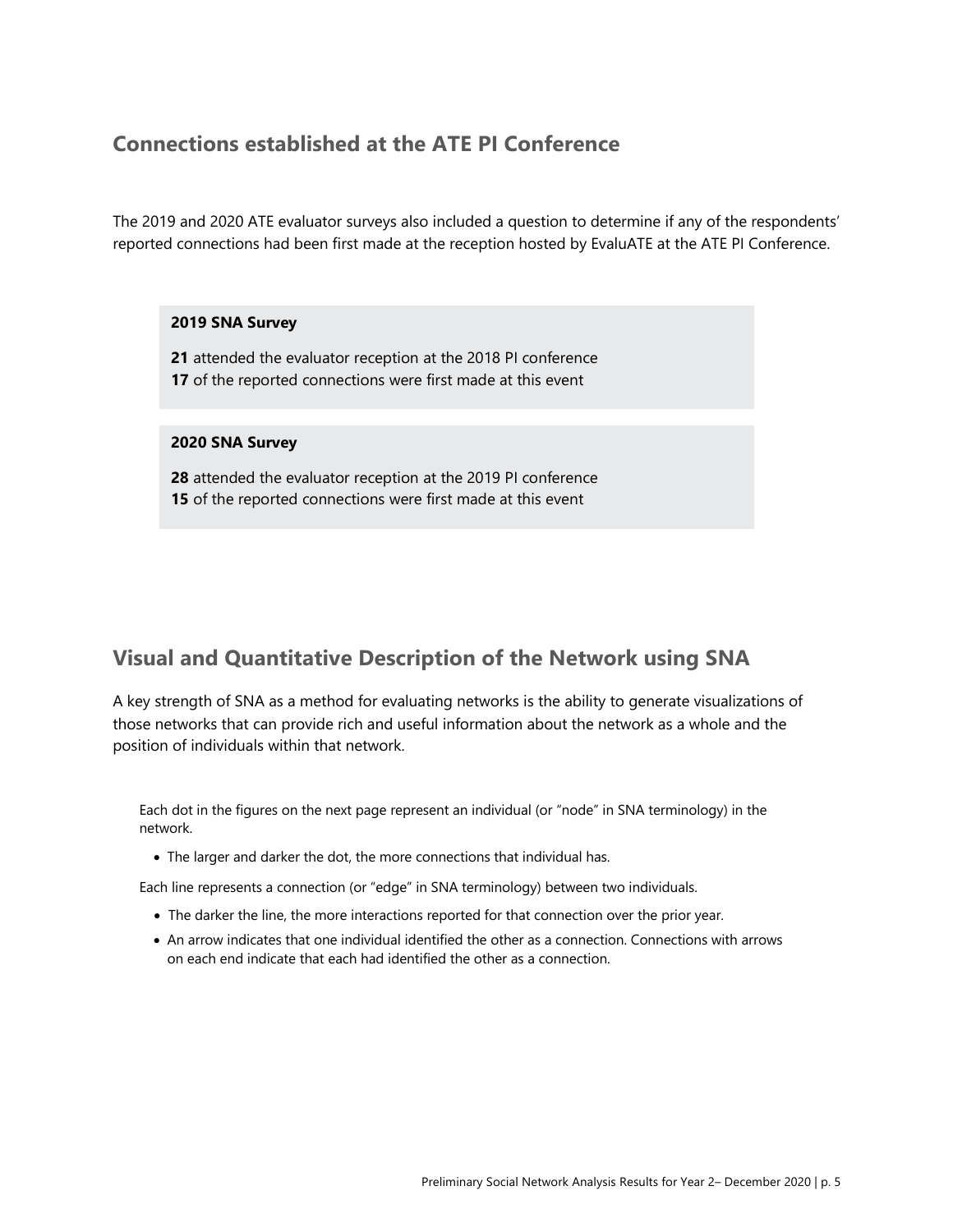### **Visualization of the ATE Evaluator Network**

The network graphs below illustrate the increase in the number of individuals represented in the network from 2019 to 2020. The graphs also show that the network is characterized by a relatively group of individuals who are highly connected with each other and others. However, there also appears to be an increase in the number of less-connected individuals who are connecting with each other.



**2019**



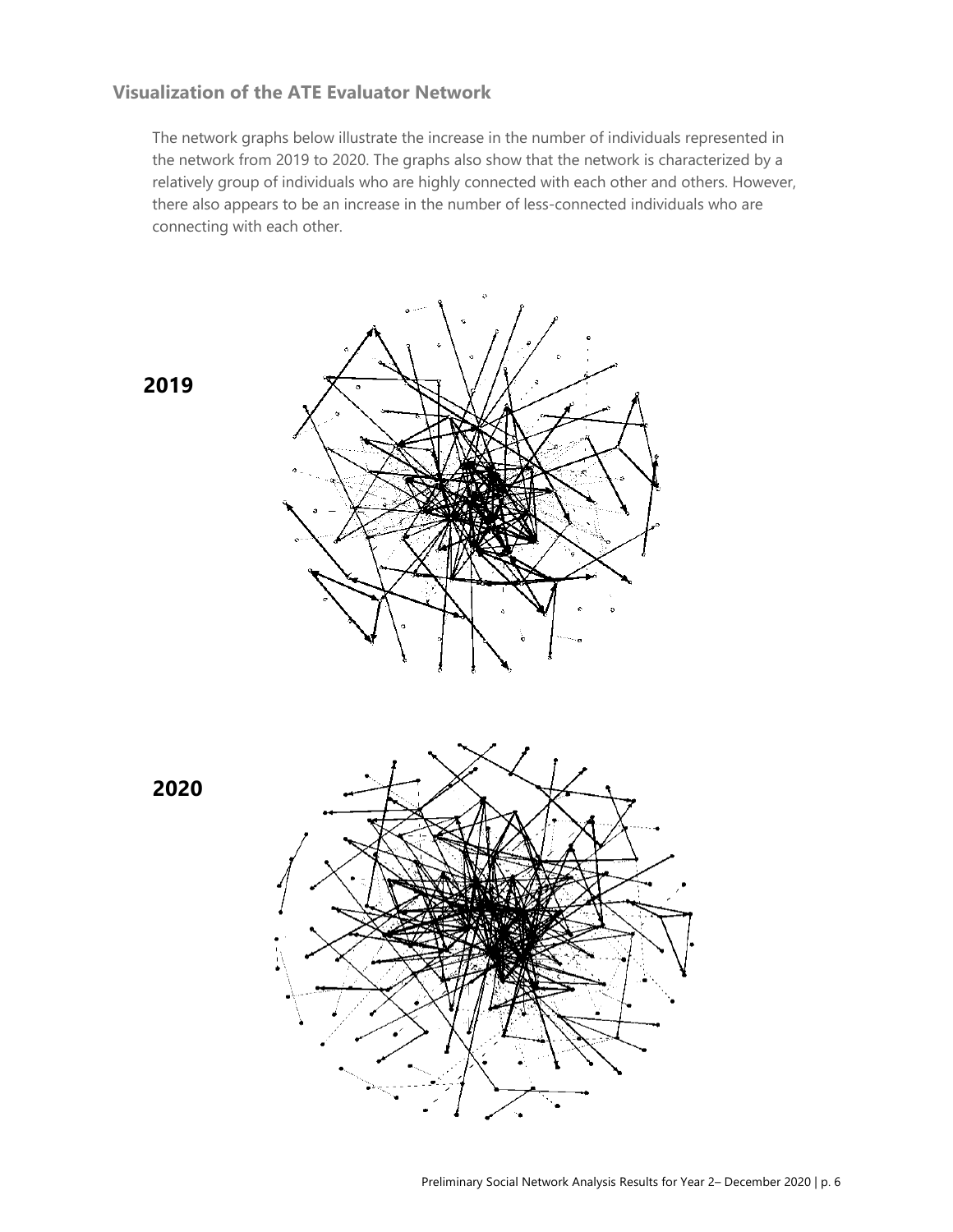### **Quantitative Descriptive SNA Measures**

In addition to generating powerful visual depictions of networks, SNA can also be used to quantitatively describe the networks at a given point and then tracked to monitor changes over time. For example, SNA provides measures for analyzing the extent to which the individuals within a network are interconnected (i.e., density) and also (i.e., centralization). These quantitative measures in relation to the information gathered from ATE evaluators are described below.

### Density

The simplest SNA measure to describe the connectedness at the network level is density, which measures the extent to which individuals in a network are interconnected. It is calculated as the total number of paired connections or ties in a network divided by the maximum number of ties possible.



**There was a slight decrease in the density of the network. This might be explained by the apparent increase in the number of less-connected individuals who are connecting with each other.**

### Centralization

Degree centrality is a common individual-level measure used in SNA to denote how influential a given individual is within the network and based purely on the number of connections associated with the individual. Centralization, however, is a network-level measure that provides an indication of how centralized a network is. In a highly decentralized network, most individuals within the group have similar numbers of connections while – in a highly centralized network – most connections are held by a small minority of individuals. Centralization ranges from 0 (i.e., all individuals have the same number of ties to others) to 1 (i.e., all ties are held by a single individual in the network).



**the network is characterized by a relatively few number of individuals who are highly connected within the network**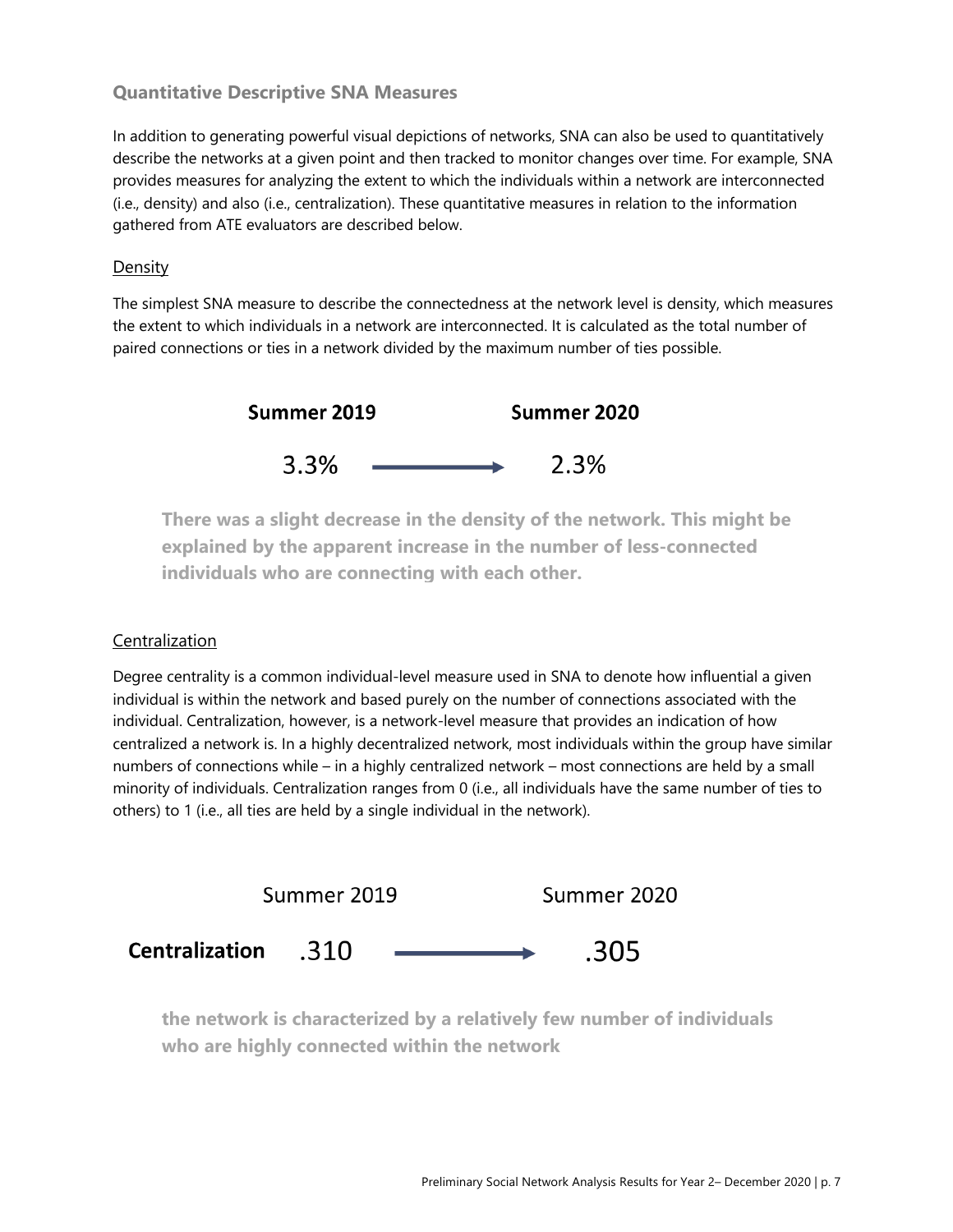# **Initial Thoughts**

This report provides a description of the ATE Evaluator Network in 2019 and 2020. The ATE Evaluator Network continues to be characterized by a relatively small number of individuals who are highly connected or central within the network. However, the initial data appears to show an increase in the number of individuals who have developed a few connections within the network. It is hoped that EvaluATE's efforts to provide more opportunities for evaluators to connect will also lead to an increase in the interconnectedness among those members. As a consequence, ATE evaluators will develop a broader range of individuals to whom they can go for evaluation-related guidance, support, and collaboration.